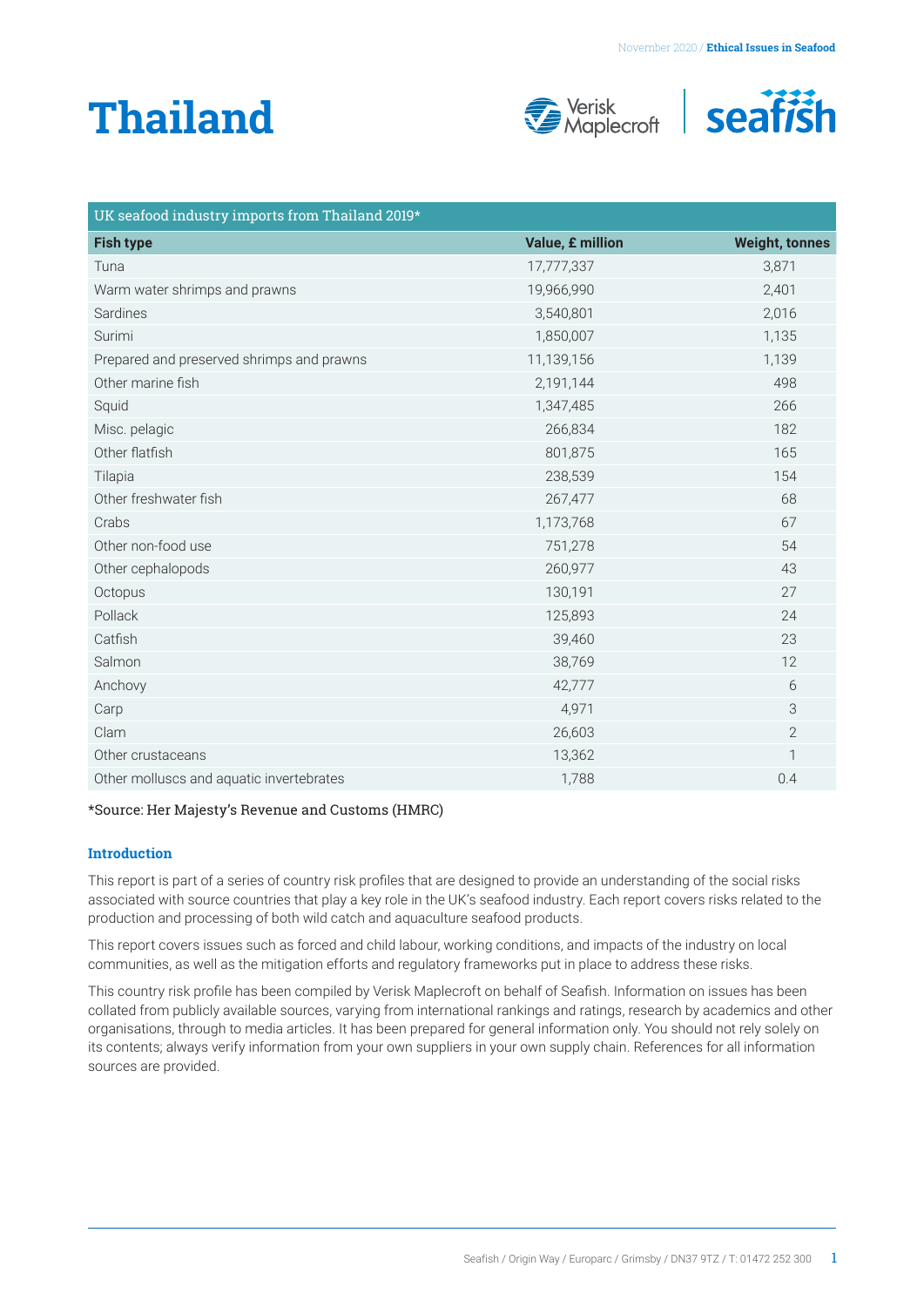#### <span id="page-1-0"></span>**Overview**

According to the Department of Fisheries, Thailand (the country) produces approximately 3.8 million tonnes of fish a year and has become one of the world's largest fishery exporters, constituting around 20% of total Thai food exports. Until 2012, shrimp was the country's leading export, however, a disease outbreak hit Thai shrimp production in 2013 and resulted in a reduction of shrimp supply by 50%. Despite this, tropical shrimp is still one of the major seafood exports from Thailand to the UK. Aside from shrimp, tilapia accounts for around 50% of freshwater produced fish and, Thailand is one of the largest exporters of tuna.

## **Social Risks**

Foreign observers have documented the worst forms of child labour as being prevalent within certain parts of the Thai fishing industry. At the time of writing, the US Department of Labor has listed shrimp processing as being heavily associated with child labour, while the broader Thai fishing industry is red flagged as being linked to conditions of forced labour.[1](#page-5-0) Tellingly there are no legal minimum age protections for children working outside of formal employment. Often children are used in dangerous tasks, exposed to unhealthy work environments, and forced to work long hours.<sup>[2](#page-5-0)</sup> Young people working in the Thai fishing industry have been found to work without personal protection equipment in wet and dirty conditions, handle gas or flames and be exposed to hazardous chemicals. Underscoring these risks, in a 2015 International Labour Organisation (ILO) report, around one in five reported a workplace injury.<sup>[3](#page-5-0)</sup> The Thai Government has taken a tough stance against child labour in recent years, but there are continuing demands by the National Fishing Association of Thailand (NFAT) for exemptions to the child labour laws.

A high profile 2015 Associated Press investigation identified both children and adults from Myanmar working in conditions of bonded labour in the Thai shrimp processing industry. It should be noted that warm water shrimps and prawns, and prepared and preserved shrimps and prawns are the second and fifth most common seafood industry import from Thailand according to 2018 HMRC data – see table above. Customs records show that these processing facilities supplied a number of prominent seafood brands and well-known restaurant chains in the US. However, these may have underscored the possible reputational risks facing UK companies souring directly, or indirectly from Thailand, if found to be wittingly or unwittingly complicit in such labour abuses.[4](#page-5-0) Following the publication of the Associated Press in depth report, the Thai government has attempted to address the situation.

There is the potential for labour inspection corruption. The international non-governmental organisation (NGO) Human Rights Watch argues that Thai labour inspectors often make the assumption that only undocumented migrants can be victims of exploitation; as such, the authorities may be over-looking labour rights abuses of legal workers.<sup>[5](#page-5-0)</sup> Compounding this risk issue, concerns persist regarding the potential for labour inspectors to be corrupted and thus turn a blind eye, or fail to properly investigate labour rights abuses of both children and adults. The NGO Transparency International notably categorises Thailand as a high-risk geography in its 2019 Corruption Perceptions Index.<sup>[6](#page-5-0)</sup>

High prevalence of migrant workers and mixed working conditions in the Thai fishing and seafood processing industries. The European Union (EU) funded Ship to Shore Rights Project 2017 baseline report concluded that the "picture of working conditions in both [fishing and seafood processing] is decidedly mixed". The end line data, published in 2020, shows that the picture is a little less mixed with changes in working conditions moving in the right direction. This conclusion is supported by a Humanity United/Freedom Fund report published in December 2019.

The majority of workers in the country's fishing and processing sector are migrants. The legal structures regarding employment are different. Survey data collected under the Ship to Shore Rights Project indicated that 87% of the workforce comprises non-Thai nationals, with 56% of workers coming from Myanmar and 31% from Cambodia. There are different ways to legally enter Thailand and most migrant workers are documented. Typically many seafood processing workers either enter via the various Memorandum of Understandings (MOU) with neighbouring Cambodia, Lao People's Democratic Republic and Myanmar, or else obtain documents in Thailand (they now require a Certificate of Identity (CI)). Fishers from Myanmar don't come via the MOU – they either have a migrant sea-book and/or go through the registration process in Thailand to obtain a CI. It should be noted that migrant workers do not possess the same rights as Thai nationals to join trade unions and the membership of migrant worker associations is falling.[7](#page-5-0)

Thailand's tuna canning industry is highly centralised, and the export-orientated part of the sector is better-regulated to comply with labour standards in western countries which import the final product. However, a two-tier value chain is in place and much poorer labour standards are found in factories that supply domestic Asian markets.[8](#page-5-0) Moreover, Oxfam America reports that low wages, poor working conditions and abusive supervision are common across the Thai tuna canning and broader fish processing industry.[9](#page-5-0) In contrast, the Thai shrimp industry is dispersed and undocumented workers in the aquaculture sector are highly vulnerable to exploitive employment practices.<sup>[10](#page-5-0)</sup>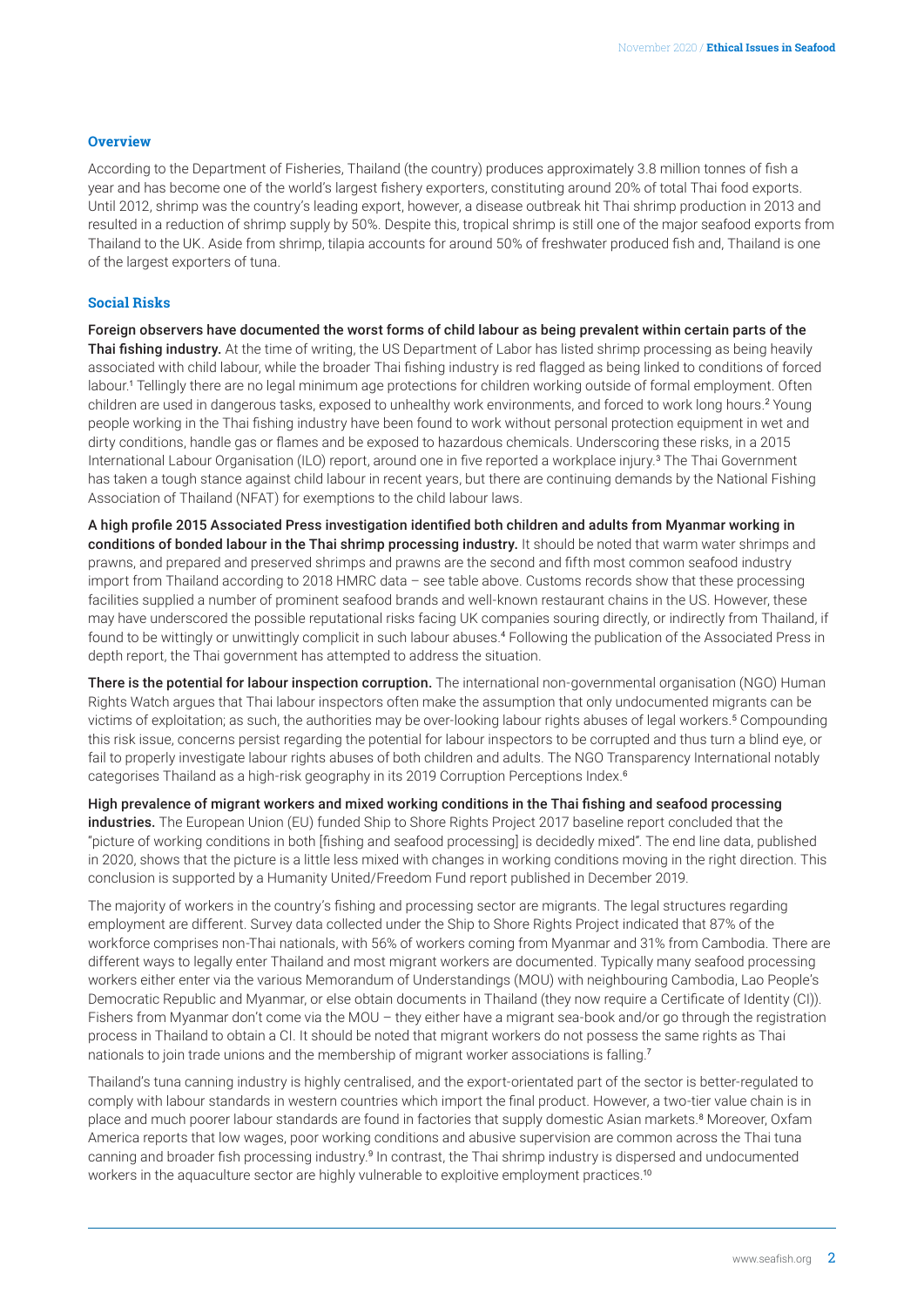<span id="page-2-0"></span>**Common labour violations include retaining fishing industry workers' identity documents, wage withholding, debt-bondage and excessive work hours.**[11](#page-5-0) A 2018 report published by the ILO found that 14% of fishermen surveyed reported working in conditions of forced labour, down from 19% in 2013. However, the same survey found that debt bondage remains commonplace, with migrant workers from Cambodia and Myanmar most at risk. Such practices are therefore seemingly widespread and tolerated by actors heavily embedded in the fishing industry supply chain. Thai authorities are largely ignorant of the indicators for conditions of forced labour and in 2015 failed to identify a single-case despite inspecting over 450,000 workers.[12](#page-5-0)

The Global Slavery Index, which assesses the top 20 fishing countries for risks of modern slavery, classifies Thailand as 'High Risk'.[13](#page-5-0) Human Rights Watch reports that forced and trafficked labour is commonplace in both the fishing for commercial species and for the aquaculture supply chain. Largely as a result of findings in the fishing sector, Thailand was downgraded to the lowest rating (highest risk) in the annual US Trafficking in Persons (TIP) Report. In recognition of some improvements it was subsequently placed on the US Department of State's Tier 2 Watch List, and has been on the Tier 2 List since 2018.[14](#page-5-0)

**Civil society and independent media reporting indicate that long hours, low pay and coercive working conditions are common in Thailand's offshore fishing sector.** Research conducted by the ILO notes that in the domestic fleet workers are low paid and required to work long hours. A fifth of workers receive no formal records of payments, hours worked, or deductions. On average, fishermen work over six days a week and for nine hours a day. The average monthly wage is THB12,730 (USD400), although compliance with minimum wage legislation is high, at 94%. Overtime work is not permitted in offshore fishing and instead work time is capped at 14 hours a day. Working conditions can be harsh, with 12% of workers reporting some form of coercion, including threats of violence and involuntary confinement<sup>[15](#page-5-0)</sup>

To counter illegal, unreported and unregulated (IUU) fishing (and by extension potential abusive labour practices), since 2015 long haul fishing vessels are now only able to stay at sea for just three months, and it is reported many fishing vessels have reflagged to avoid tighter regulation. In an effort to build transparency in the offshore fishing industry, since 2018, the Marine Department has published the registration details for all 10,742 vessels legally eligible to fish in Thailand's waters, alongside a watchlist of vessels that are prohibited.[16](#page-5-0) The move is intended to prevent Thai fishing boats from avoiding detection by changing vessel names, home ports, and other ownership details.<sup>[17](#page-5-0)</sup>

# **Regulations and risk mitigation**

Thailand becomes the first Asian nation to ratify the ILO Work in Fishing Convention (C[18](#page-5-0)8).<sup>18</sup> The country has pledged to protect the living and working conditions for fishers onboard ships by ratifying the Work in Fishing Convention (2007). This is a step forward in establishing a constraint on how workers in the fishing industry are living and being treated. Thailand has not yet ratified ILO C87 and C98 – the ILO's Conventions on Freedom of Association and Collective Bargaining.

As C188 is progressively implemented on the ground in 2020 and beyond, this should result in several positive developments for fishers' welfare, including improvements in health and safety, as well as clearer guidelines on employment contracts, especially for those onboard Thai vessels.[19](#page-5-0) The convention states the minimum age for workers on fishing boats is 16 years of age. Each ratifying country has to integrate C188 into their legal national framework for it to become law. However, existing Thai labour law doesn't allow anyone under 18 to engage in dangerous work and has precedent over the convention.

The Thai government established a series of Labour Coordination Centres (LCCs) in 2013, to help manage recruitment into the fishing industry and deter illegal hiring practices.<sup>[20](#page-5-0)</sup> Nonetheless, NGOs argue that the voluntary nature of private sector participation in LCCs has resulted in weak employer engagement, jurisdictional and resource constraints, and improperly conducted inspections of businesses linked to the country's fishing industry. As a result, few cases of labour exploitation have been uncovered, prosecutions of recruiters engaged in illegal hiring practices are rare, and boat owners are seldom prosecuted.<sup>[21](#page-5-0)</sup>

Industry programmes do exist to protect Thai workers from unacceptable labour practices. Most prominently, the Good Labour Practices (GLP) Guidelines for Primary Processing Workplaces in the Shrimp and Seafood Industry of Thailand has been jointly produced by seafood industry members, the Department of Labour Protection Welfare and Department of Fisheries and the ILO.<sup>[22](#page-5-0)</sup> The GLP guidelines should, in theory, apply to migrant workers as well as Thai workers. Other schemes include the Seafood Task Force <sup>[23](#page-5-0)</sup> and the Thai Union Vessel Improvement Program and Code of Conduct.[24](#page-5-0)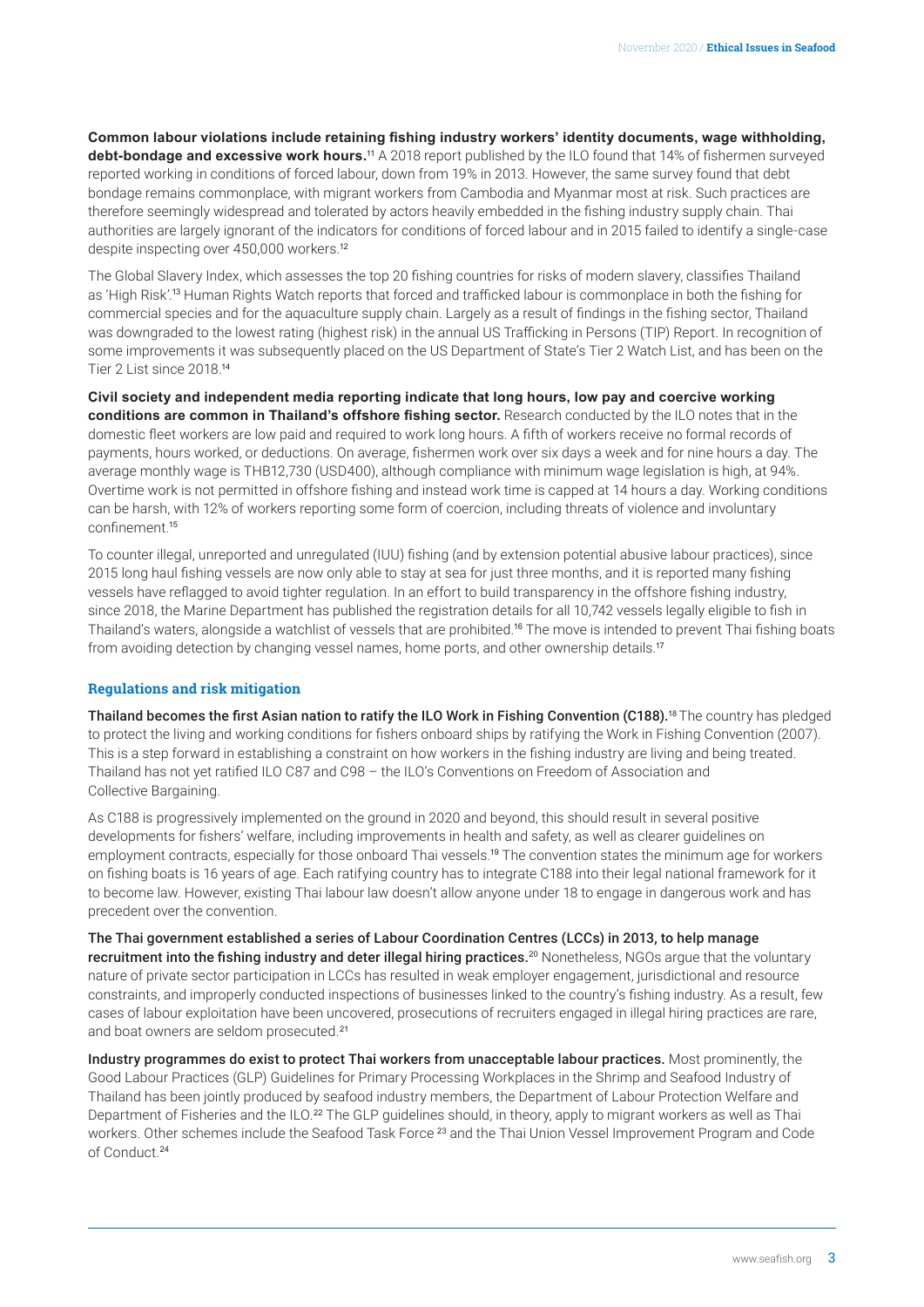# **International conventions and rankings**

The following tables indicate which international labour conventions Thailand has ratified. The ratification of these conventions is a good indicator of a source country's commitment to enforcing internationally accepted best practices in the seafood industry when combined with thorough national legislation and well-resourced enforcement mechanisms.

| International Labour Organization (ILO) Conventions                     | Ratification |
|-------------------------------------------------------------------------|--------------|
| Freedom of Association and Protection of the Right to Organise (No. 87) | No.          |
| Right to Organise and Collective Bargaining (No. 98)                    | <b>No</b>    |
| Forced Labour (No. 29)                                                  | Yes          |
| Abolition of Forced Labour (No. 105)                                    | Yes          |
| Equal Remuneration (No. 100)                                            | Yes          |
| Discrimination (Employment and Occupation) (No. 111)                    | Yes          |
| Minimum Age (No. 138)                                                   | <b>No</b>    |
| Worst Forms of Child Labour (No. 182)                                   | Yes          |
| Hours of Work (Industry) (No.1)                                         | <b>No</b>    |
| Weekly Rest (Industry) (No.14)                                          | Yes          |
| Protection of Wages (No. 95)                                            | <b>No</b>    |
| Minimum Wage Fixing (No.131)                                            | <b>No</b>    |
| Occupational Safety and Health (No. 155)                                | <b>No</b>    |
| Occupational Health Services (No. 161)                                  | <b>No</b>    |
| Labour Inspection (No. 81)                                              | <b>No</b>    |
| Private Employment Agencies (No. 181)                                   | <b>No</b>    |
| Working in Fishing Convention (No. 188)                                 | Yes          |

| <b>United Nations (UN) Conventions</b>                                                                                                                     | Ratification              |
|------------------------------------------------------------------------------------------------------------------------------------------------------------|---------------------------|
| Convention against Transnational Organized Crime and the Protocol to Prevent.<br>Suppress and Punish Trafficking in Persons, Especially Women and Children | <b>Yes</b>                |
| Convention against Transnational Organized Crime                                                                                                           | <b>Yes</b>                |
| Convention for the Suppression of the Traffic in Persons and of the Exploitation and<br>the Prostitution of Others                                         | No.                       |
| Convention on the Protection of the Rights of All Migrant Workers and Members of<br>Their Families                                                         | No.                       |
| International Slavery Convention                                                                                                                           | <b>No</b>                 |
| Supplementary Convention on the Abolition of Slavery, Slave Trade and Institutions<br>and Practices Similar to Slavery                                     | No.                       |
| Protocol against the Smuggling of Migrants by Land, Sea and Air                                                                                            | No (Signed, not ratified) |

| Other Conventions                                                             | <b>Ratification</b>       |
|-------------------------------------------------------------------------------|---------------------------|
| FAO Agreement on Port State Measures to Prevent, Deter and Eliminate Illegal, | No (Signed, not ratified) |
| Unreported and Unregulated Fishing                                            |                           |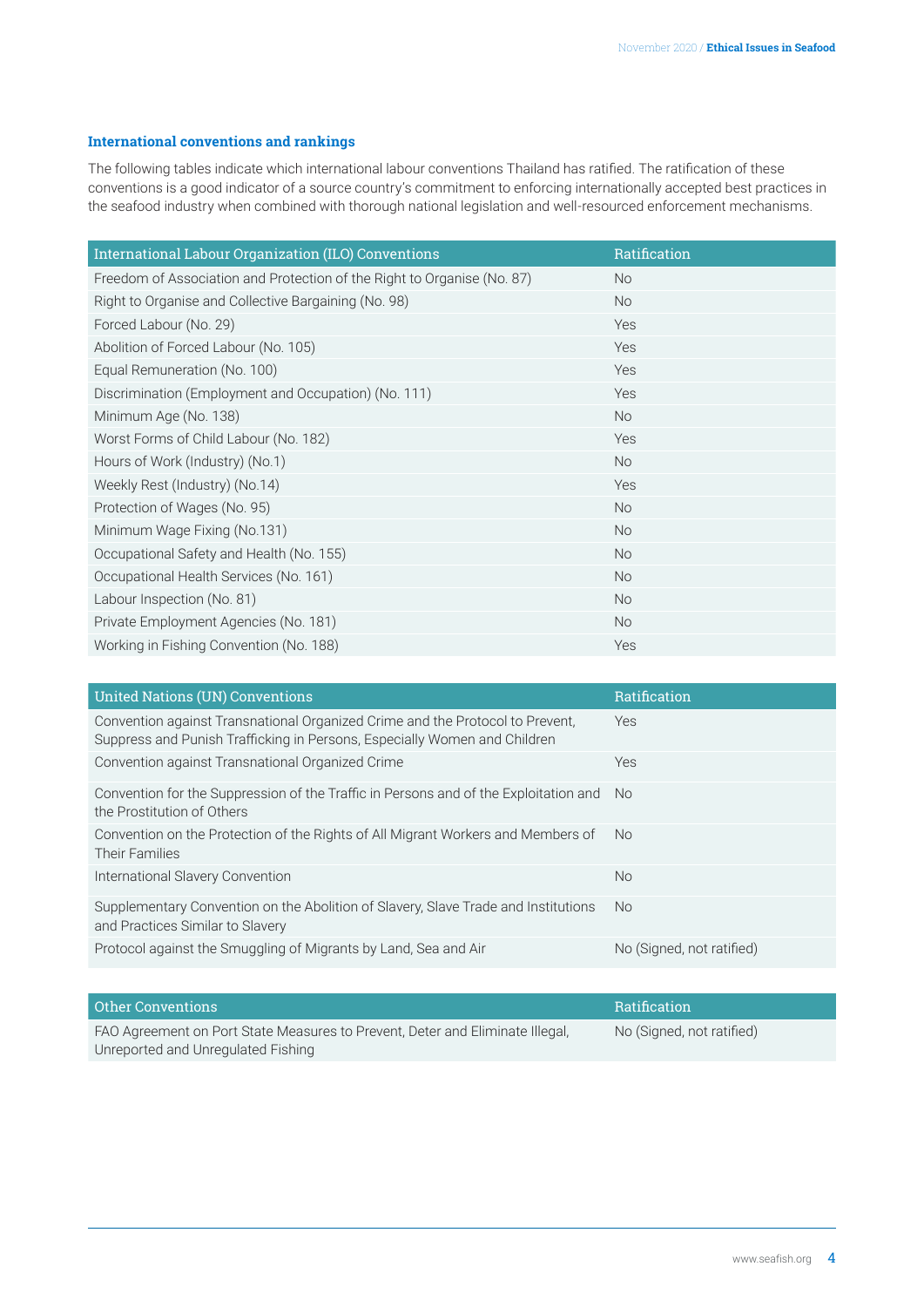## <span id="page-4-0"></span>**Rankings in global indices**

#### US Department of State Trafficking in Persons (TIP) Report

The TIP report is released annually by the US Department of State and offers a summary of the laws and enforcement efforts of various countries with respect to human trafficking. Specifically, it ranks countries based on a '3P paradigm' of prosecuting traffickers, protecting victims and preventing crime. Scoring on these elements is then collated to give each country a ranking. The rankings range from Tier 1 which indicates governments of countries that fully comply with the Trafficking Victims Prevention Act (TVPA) minimum standards for the elimination of trafficking, to Tier 3 for the governments of countries that do not fully comply with the TVPA's minimum standards and are not making significant efforts to do so.

# **Rating: Tier 2**

According to the US State Department's 2019 TIP Report, Thailand does not meet the minimum standards for the elimination of trafficking but is making efforts to do so. The report highlighted major gaps in trafficking and forced labour prevention in the Thai fishing sector. There were few requirements to provide workers on fishing vessels with contracts, either in Thai or their native language, and poor efforts to monitor working hours and other conditions on vessels.<sup>[25](#page-5-0)</sup>

### Global Slavery Index

The 2018 Global Slavery Index measures the extent of modern slavery country by country, and the steps governments are taking to respond to this issue, to objectively measure progress toward ending modern slavery.

There are two rankings:

1. Rankings of countries by prevalence of the population in modern slavery. Rankings range from 1 to 167 - with 1 the worst and 167 the best, in terms of the prevalence of slavery.

2. Rankings of countries in terms of government response to the issue. This is an indication of how governments are tackling modern slavery. This ranking ranges from AAA at the top to D at the bottom, with AAA denoting the most effective and comprehensive government response.

#### **For prevalence Thailand ranks 23/167 (where a ranking of 1 indicates highest risk).**

Overall, Thailand is one of the highest risk countries scored on the Index. According to the special report on the fishing sector, it is one of the highest risk countries assessed for prevalence of modern slavery associated with the fishing industry.[26](#page-5-0)

In terms of government response, Thailand ranks B. This indicates that the government has introduced a response to modern slavery with limited victim support services; a criminal justice framework that criminalises some forms of modern slavery or has recently amended inadequate legislation and policies); a body or mechanisms that coordinate the response; and has policies that provide some protection for those vulnerable to modern slavery. There is evidence that some government policies and practices may criminalise and/or deport victims and/or facilitate slavery. Services may be provided by the International Organisations (IOs) or major non-governmental organisations (NGOs) with significant funding, sometimes with government monetary or in-kind support.

# **EU Illegal, Unreported and Unregulated (IUU) Fishing Watch List**

Under the IUU Regulation, non-EU countries identified as having inadequate measures in place to prevent and deter this activity may be issued with a formal warning (yellow card) to improve. If they fail to do so, they face having their fish banned from the EU market (red card) among other measures.

Thailand's yellow card from the European Commission was lifted in January 2019, citing improvements made towards combating IUU fishing. The report cited the implementation of monitoring and inspection schemes launched by the Thai government as evidence of the government's commitment towards improving regulation of the sector.<sup>[27](#page-5-0)</sup>